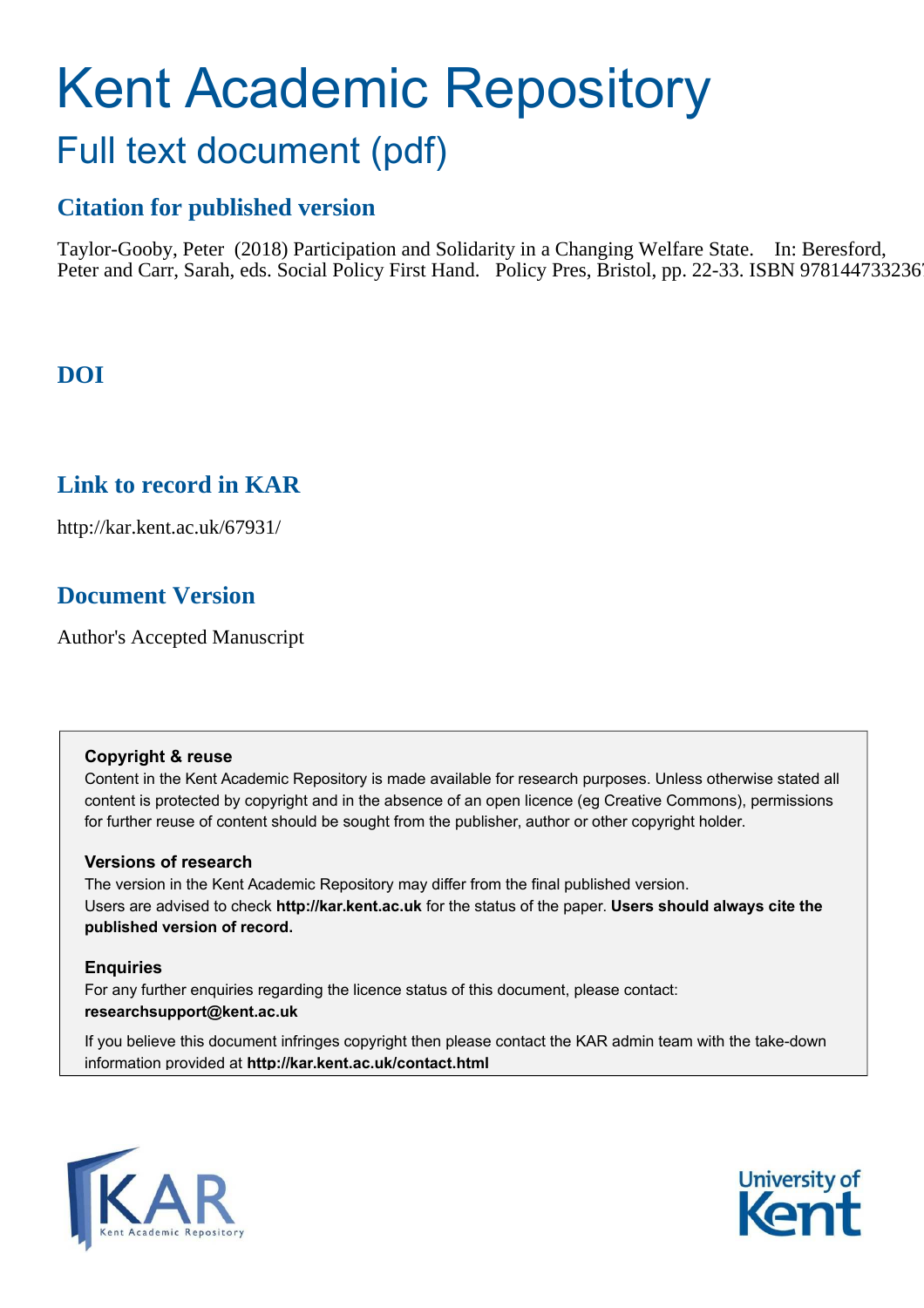## **Participation and Solidarity in a Changing Welfare State**

#### Peter Taylor-Gooby

This chapter considers participation and solidarity in the development of the European welfare state. Participation requires that the less powerful groups succeed in making their voices heard. Such groups often have few resources other than their numbers, so that concerted action within a democratic framework is essential. The various welfare states that emerged during the past century rested in different ways on traditions of national male breadwinner working class solidarity, often in class-coalition with middle class groups and supported by an active trade union movement. Welfare policies in the post-war heyday of corporate capitalism reinforced this solidarity. More recently the post-war settlement has been eroded by globalisation, the shift from manufacturing to a service economy, the decline of the nation state, insistent pressures from women's groups and others for greater equality and the emergence of new social risks. The new welfare state settlement is market liberal rather than neo-Keynesian. These shifts disempower the groups that were able to influence the traditional welfare state but empowers new groups affected by new social risks and by globalisation. The key question for a politics of participation is whether these groups can form solidarities that enable them to exert real influence.

#### **The emergence of the current settlement**

The Great Recession of 2007-8 and subsequent stagnation had a major effect on European welfare states: in the short term social spending increased, and then in most cases trended back toward previous levels, most swiftly in the case of Germany among the larger economies (Figure 1).

Most commentators point out that the main regime differences between European welfare states persist (for example Hemerijck 2014). However, the commitment across Europe to austerity and balanced budgets (summed up in the 2013 Treaty on Stability, Coordination and Governance which provides for legal enforcement in the Eurozone of a 0.5 per cent cap on deficits, with similar legislation in the UK) suggests a new approach to welfare spending. This perception is reinforced by the stringent conditions attached to joint European Central Bank, International Monetary Fund and European Union loan packages, including profound cuts in public spending and restructuring of the public sector, privatisation and tax reforms, most evident in Greece, and affecting Ireland, Italy, Spain and Portugal (Hay and Winncott 2012; Armingeon 2012; van Kersbergen et al 2014; Starke, Kaasch and van Hooren 2013).

The shift in budgetary stances in the context of recognition of severe and increasing pressures on state spending from a globalised economic context, slower growth, the ascendancy of a more neo-liberal economic paradigm and population ageing points the question: does the crisis and the policy responses to it mark a watershed in the development of European welfare states?

#### **Factors leading to stability and change in welfare state settlements**

Factors which influence the development of state welfare (using a modified version of the '5i's' framework (Gough 2015) include**: industrialisation**, the process of production, the use of capital and the relationships within which productive labour was carried out, the **international** economic context and the response of national governments to the requirements of competitive trade, **interests** most notably in the class and family system but also emerging among those who see themselves as net recipients of or as paying for social provision, **ideologies**, both at the level of the dominant political economy, the liberalism that rested on the notion of a self-regulating market in the  $19<sup>th</sup>$  century, increasingly challenged in the  $20<sup>th</sup>$ century (Keynes, 1936), and at the level of popular understanding and ideology concerning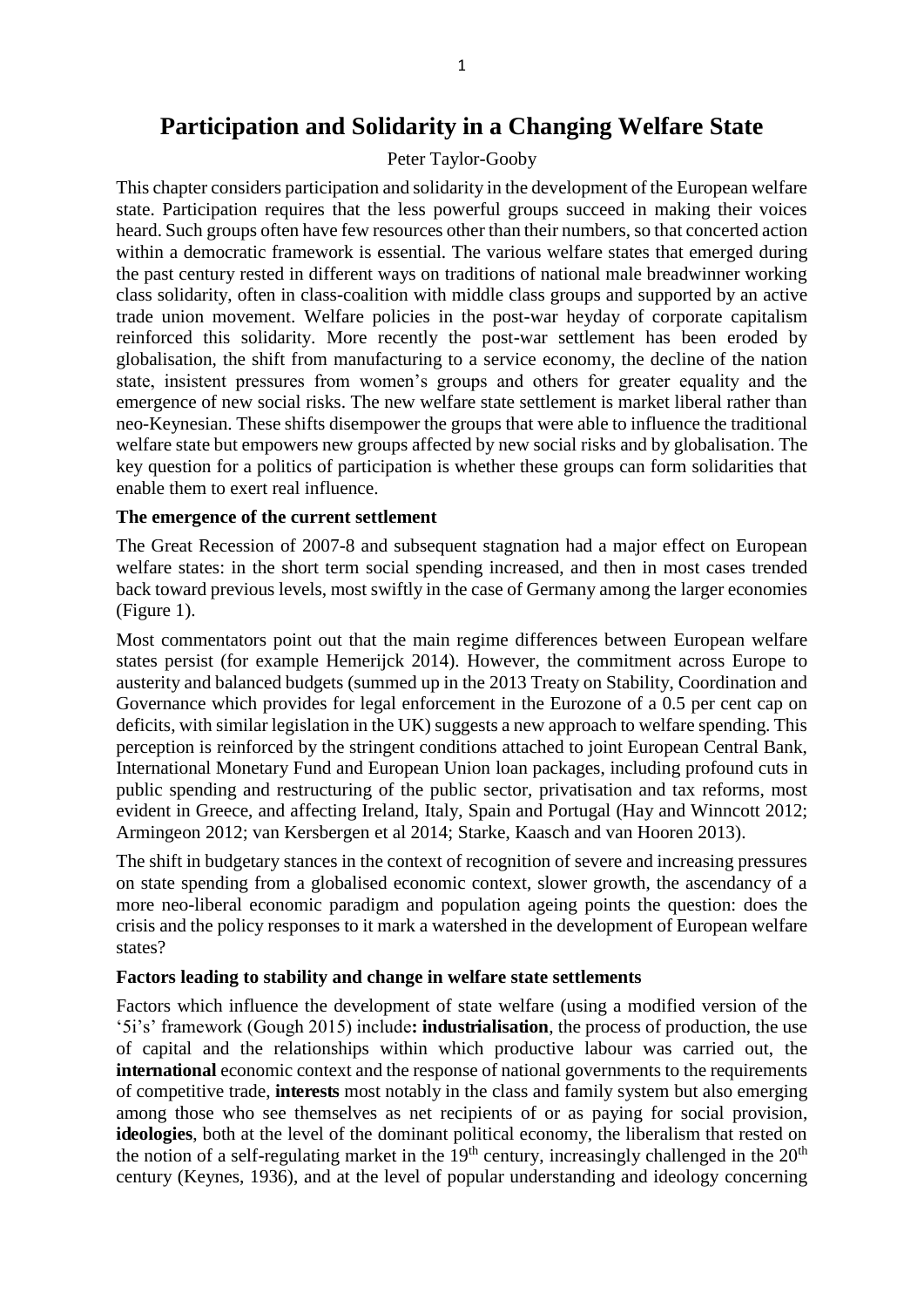entitlement, the sphere of state provision and the morality of work, family, gender and the male bread-winner (Thane 1982), and the **institutional** framework, including the rise of the nation state and the expansion of its capacity to monitor and regulate the lives of its citizens (Dean 2010). All these factors shape the context in which participation and solidarities can influence the direction of the welfare state.

#### **Recent shifts in the five factors**

The modern welfare state emerged in established industrial societies with high manufacturing employment and opportunities for skilled working class jobs in which neo-Keynesian interventions could achieve consistent economic growth, contain unemployment and provide tax or social insurance financed social services (Jessop 2002). The outcome was stability, resting on industrial capitalism, the neo-Keynesian nation state and ideas and institutions which supported social provision within that structure as part of a compromise of class interests.

In relation to international **context**, the development of a more globalised international system, in commodity trade, in finance and in attempts at cross-national regulation (OECD 2013) continues to influence state welfare. New technology reduces the cost of trade (Held 2000) and makes possible the global integration of knowledge and communication-based industries, from banking to call-centres. At the same time, technological changes associated with the use of micro-processors together with new techniques of management are restructuring employment and further individualising labour market experiences (Archiburgi and Mitchie 1997)

In relation to class **interests** the industrial basis of solidarity is weakened. For some groups in the labour force, employment is low skilled and less well-paid or less secure; for others secure, well-paid but more individualised employment predominates, leading to a growing structural division between the two groups often referred to as dualisation (Rueda, 2005; Emmenegger et al, 2012). At the same time, the structure of capital becomes more complex with large and small capitals competing in a less structured way, reducing the capacity for corporatist bargaining. Finance and business capital which is more mobile than manufacturing sector capital expands and gains in influence with government.

The demands for greater competitiveness have coincided with a breakdown of the male breadwinner structure and more vigorous demands for greater equality in education, training, employment and opportunities from women and disabled people. This has led to equal opportunities and anti-discrimination legislation at national and European levels and a gradual improvement in the formal rights of women and disabled people. Women are still overrepresented among the poorest groups, under-represented in the highest skilled and best-paid employment and still undertake the largest share of care tasks, spending about two and a half times as long on care and over twice as long on housework as men in OECD countries (OECD 2014 Figure 2). Disabled people are about half as likely again as the rest of the population to experience poverty and fare badly in employment (Eurostat 2015 Figure 4). Developed countries are increasingly cutting back on benefits for disabled people and seeking to mobilise them into paid work.

The increased commitment of most governments to neo-liberal free trade strategies coupled with austerity programmes which seem to benefit a distant multi-national elite, but do little for the mass of the population has led to fightback from left and right. New popular-led left parties are challenging governments across Europe (Podemos in Spain, Syriza in Greece); new Eurosceptic movements are also emerging on the right. Anti-immigrant chauvinism is a powerful force, particularly among lower skilled groups who lose out from the process of globalisation and blame immigrants for taking jobs and opportunities (Kriesi et al 2012).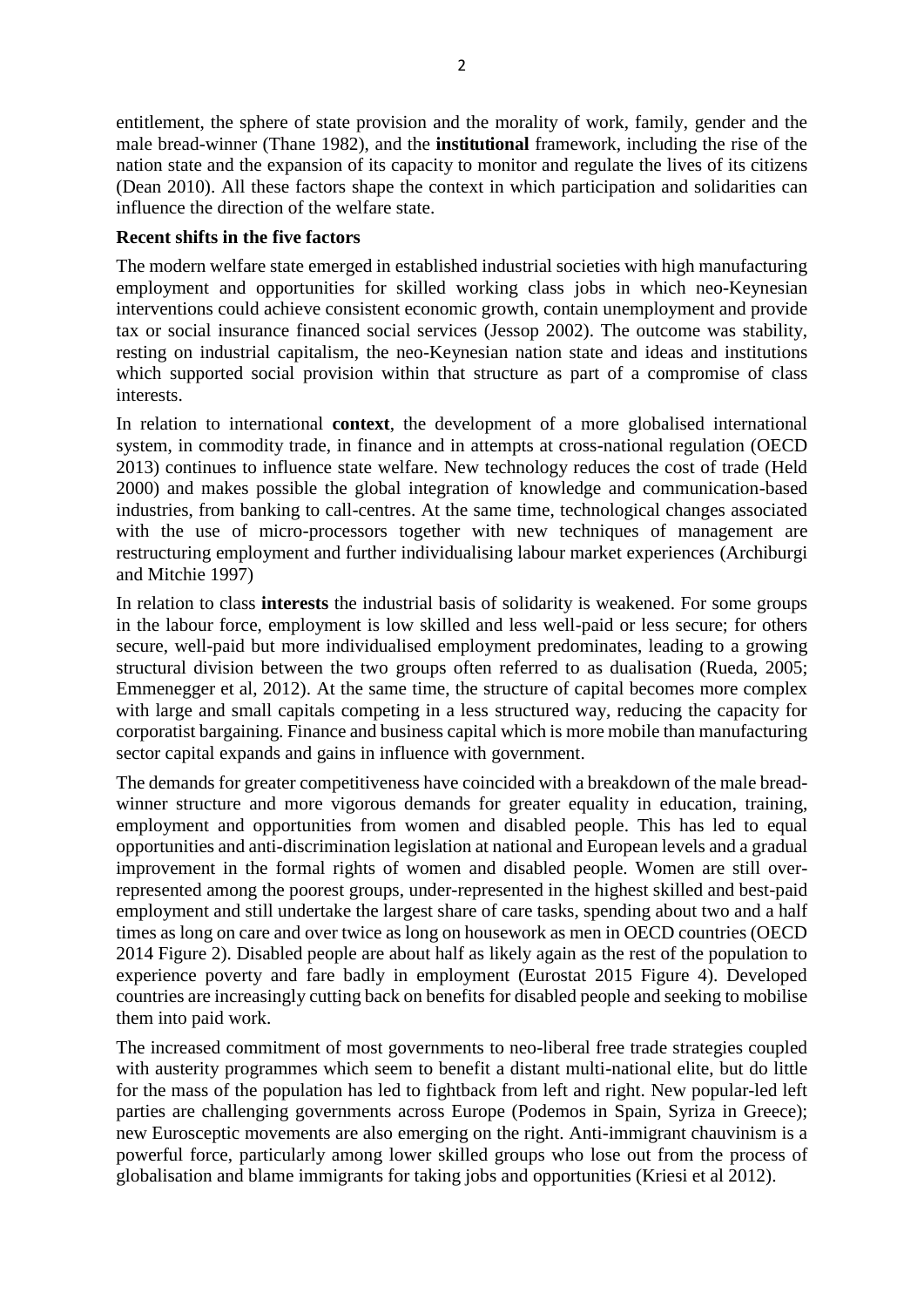The outcome has been enhanced capital flows, the growth of footloose multi-national capitals, a further weakening of labour movements and the development of the women's, disabledpeople's and anti-immigrant populist movements in developed economies. This has fed through into the third factor, changes in **institutional** frameworks. As trade union membership declined, legislation shifted against labour movement interests, for example in the right to strike, especially in the weaker economies of Southern Europe but also in the Netherlands, Hungary and the UK (Cuppage 2013). Employment protection has also grown weaker. Antidiscrimination and equal opportunity legislation has however been strengthened. Conversely, capital has grown stronger as opportunities for exit multiply, strengthening bargaining power and enabling more effective lobbying of national governments and international agencies and the emergence of winner-takes-all' politics (Hacker and Pierson 2010). Figure 2 uses OECD data to show how incomes more broadly across society diverged between 1990 and 2010 particularly in the US, Germany and France.

The shifts in the pattern of social interests and institutional structure are not confined to the level of class conflict and the weakening of working class pressure for state welfare that meets the interests of male industrial workers. On the one hand, higher employment among married women, population ageing and the greater pressure on employment and the tightening link between skill level and life chances, in a context of increasing budgetary pressure lead to the emergence of new social risks (Taylor-Gooby 2001; Bonoli 2005). Access to child care and parental support, especially for women, social care to help with disabled people and frail elderly relatives, education and training opportunities and access to sustainable employment especially for young people and increasingly access to provision for those of working age (social housing, support for low paid workers, unemployment benefits) especially as state provision becomes more tightly targeted are recognised as risks that people face during their life course. On the other hand, the interests supporting the traditional life-stage risks of pensions and health care, at the heart of the welfare state, remain strong as these needs retain their importance.

New social risks do not reduce the importance of these risks but cut across them. They focus attention on earlier life stages than does the traditional welfare state. Attitude survey data indicates that the traditional areas of state provision receive the highest support from the mass public as areas of state responsibility but that childcare is also endorsed, at a lower level, especially in Southern and central and eastern EU countries, while provision for unemployed people receives less support. The new social risks contribute a further dimension to welfare state politics and generate opportunities for political parties to link the interests of social groups across generations in a 'new politics' of welfare (Bonoli and Natali 2012).

These changes are also reflected in shifts at the level of ideas. The dominant **paradigm** in political economy has moved from neo-Keynesianism through monetarism, in which the state pays less attention to interventions to maintain demand and confines itself to removing constraints on the supply of capital, labour and materials by freeing up the market towards a more neo-liberal stance which valorises market freedoms, promoting privatisation and holding tax down.

Popular **ideologies** have also shifted. Support for the main welfare state services for those outside the labour market (pensions and health care, mainly used by older people) remains strong. The decline in class solidarity undermines support for provision for the low-waged and unemployed and there is more emphasis on desert justified by labour market contribution, as against need in the discourse about entitlement (Mau 2004; Baumberg et al 2012; van Oorschott 2000). At the same new movements resting on nationhood and resisting the pressures of globalisation have emerged as the UK referendum debate shows (Hobolt 2016).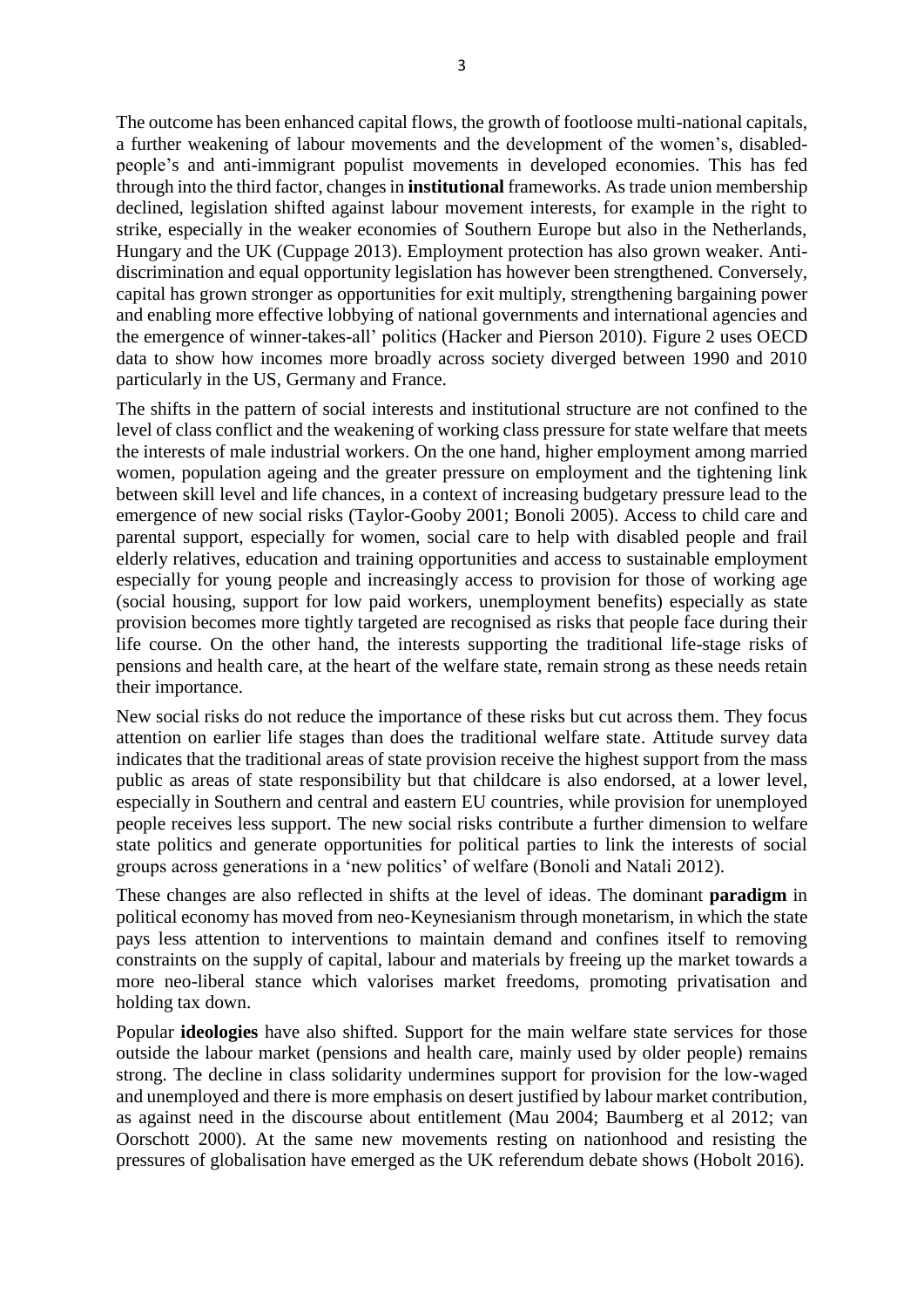#### **Welfare State Outcomes**

Shifts in welfare state policy do not undermine welfare state spending but imply substantial changes particularly in provision for those of working age and in entitlement and structuring of welfare. State spending on social provision continued to rise through the period, although the rate of increase has declined, and much of the rise since the 1980s has been in the Mediterranean and some Central and Eastern European states, catching up with levels of provision elsewhere in Europe. Despite some concerns (Strange 1996) more intense international competition does not seem to lead directly to welfare state cutbacks, following the logic of a race to the bottom (Swank, 2010, 328). Scharpf and Schmidt (2000) show that the impact of globalisation has been to confirm rather than erode the differences between welfare state regimes across Europe, a finding supported also in a detailed analysis by Hemerijk (2012). Recent changes do not seem to have generated competitive tax cutting (Genschel and Schwarz 2011). The main changes in patterns of provision lie in three areas: austerity, activation and accountability – or responsibility.

The first includes radical and far-reaching pension reform (Hinrichs 2000), privatisation and the introduction of quasi-market systems and a whole host of detailed cuts, cost savings and efficiency measures (for example Baird et al, 2010; Jurd 2011). These measures have been strengthened in many countries as part of deficit reduction policies, but the move towards spending constraint originated much earlier.

Secondly, labour market policies and related social security policies have been restructured in order to control costs and also to mobilise more people into paid work and to improve the quality of the labour force. These cut back workers' rights to flexibilise labour markets (Casey 2004) and the expansion of education at all levels. Of particular importance is the expansion of job opportunities for women (Palier 2010).

The commitment to activation is apparent in a range of developments including social security reforms to push unemployed people into jobs and support for lower-paid workers. In general, this process directs spending towards new social risks including labour market insecurity and growing need for childcare and support services for disabled and older people. Expenditure increased through the period from the early 1980s up to the late 1990s, but then, tended to slow, reaching a plateau after the recession as in the case of old welfare spending discussed earlier. Finland and Sweden experienced sharp falls in spending in response to the recession of the late 1990s and thereafter resumed a pattern similar to, but rather more generous than other European countries. The electoral strength of older age groups is indicated by the numbers involved which are reflected in the much greater spending in these areas.

Thirdly, a large number of policies directly promote ideologies of individual responsibility. These include restrictions on the right to sickness and disability benefits and to encourage paid employment among these groups, much more stringent policing of benefit rights among unemployed people, and the expansion of individual retirement pensions and similar schemes (Palier, 2010).

Neither popular nor elite ideas about policy challenge the neo-liberal logic of individual rather than collective responsibility for meeting need. Responses to the crisis across Europe endorse the austerity packages favoured by the ECB and supported by IMF and most national governments, the rolling back of short term interventions to maintain employment in most countries and the continued endorsement of optional contributory pensions. The only major country to adopt a more interventionist stance has been France since 2012. In 2015 the government led by President Hollande nevertheless imposed a sharp VAT increase, reduced taxes on business and presented a strategy (criticised by the German finance minister as too slow) to bring the deficit within Stability and Growth Pact limits by 2017 (Reuters, 2014).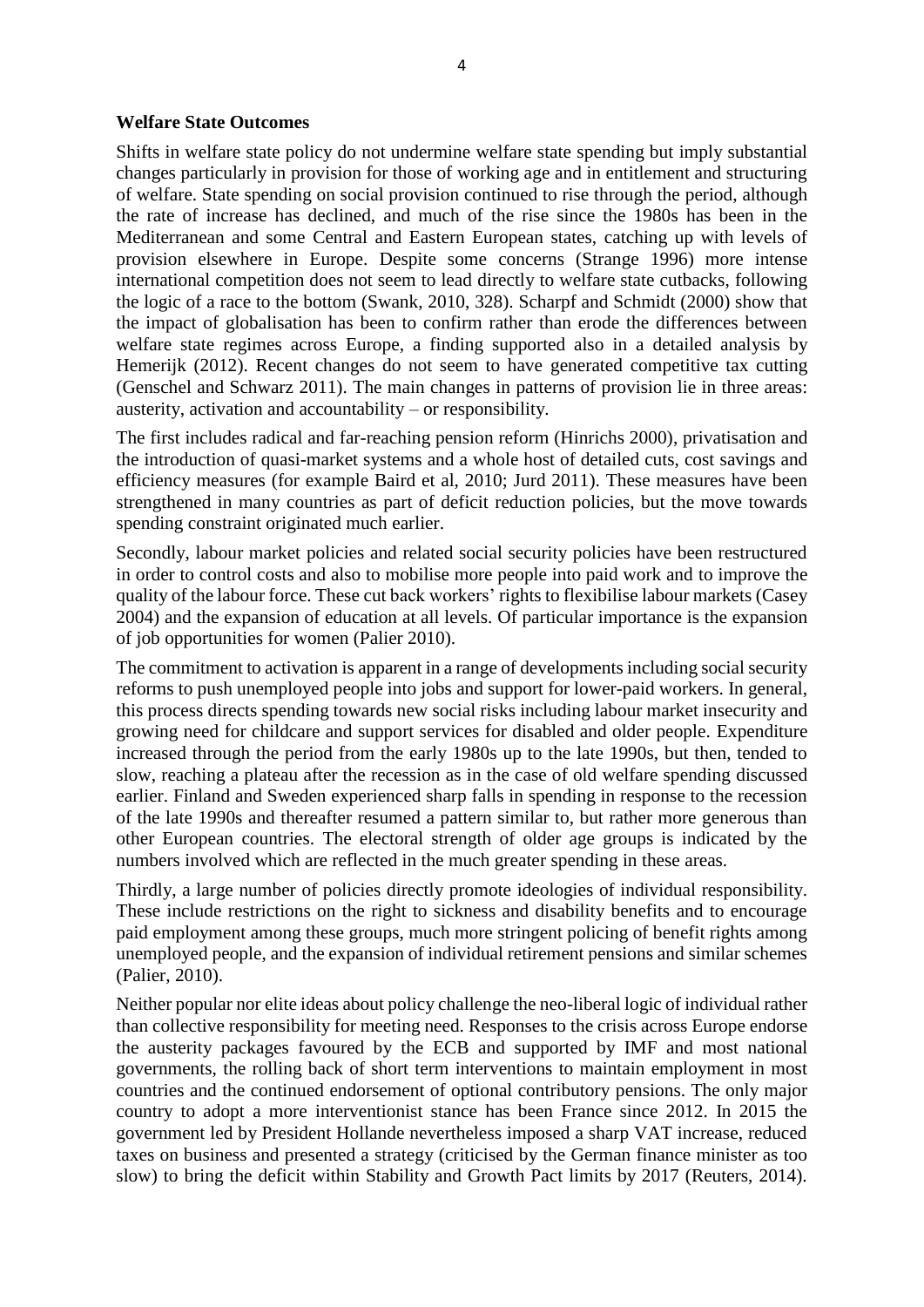Spending cuts have been finally accepted by Ireland, Spain, Italy, Portugal and, after initial resistance, Greece. Anti-austerity politics, both in radical movements (such as 99%) and in more formal parties (Podemos; Syriza; die Linke) have not achieved major changes.

Government concern with activation and responses to new social risks has promoted new welfare, but austerity policies continue to squeeze social spending. The more enthusiastically supported services for older people tend to win out over the services directed at new social risks and at younger groups. Figure 3 plots new welfare spending as a percentage of old welfare. The relative size of the new welfare budget varies between five and thirty-five per cent of old welfare, averaging about twenty per cent. There are considerable national variations, and a tendency for new welfare to grow slightly faster in the early phase but this comes to an end by 2000. The prospects for a transition to a new social risk welfare state look bleak. Conversely, despite the transition to post-industrialism and the new austerity, the core of the welfare state in health care and pensions directed mainly at older age groups shows no sign of diminishing, although there is every indication that pressures on spending have grown and will grow more severe.

A further indication of the continuing process of shifting spending away from the labour market is that policies are failing to reduce poverty for this group, but succeeding for older people. The fall in the proportion in poverty for 16-64 year olds achieved by the tax and benefit system declined from 58 to 51 per cent between 2005 and 2014; for older groups it rose from 81 to 84 per cent, according to analysis of EU-SILCF data.

#### **Conclusion**

The Great Recession did not produce a radical new departure in social policy, but provided an opportunity for existing trends towards neo-liberalism to be taken much further much more rapidly. Popular ideas are also shifting towards individual responsibility and against welfare for those of working age, but support for the traditional welfare state, mainly directed at older people and centring on health care and pensions remains strong. In short we are shifting towards a new settlement, dominated by neo-liberalism rather than neo-Keynesianism in which social policy undermines cohesive solidarities and strengthens divisions between old and young. In this context opportunities for participation to exert real political pressures that generate new and positive directions in state welfare seem limited.

Where do we go next? Globalisation divides the population into winners (the wealthy and/or highly skilled who see their opportunities widen in a more international market-place) and losers, the less skilled, less rich and/or less fortunate, who find their living standards stagnate and their lives become tougher as the increasingly compete against others in lower-income countries. The losers are fighting back but the problem is that fightback can be positive or negative. What has happened is that popular pressures against globalisation and liberal openness have strengthened across Europe both on the left and the right (Podemos, Syriza in Greece and Momentum in the UK; and the Font National in France, ADF in Germany and Ukip in the UK). The UK EU referendum outcome is arguably the result of these movements. It shows how an ostensibly participative and grass-roots movement among more vulnerable groups can have damaging consequences for the inclusiveness of the welfare state.

Three outcomes are possible: victory by the left leading more inclusive societies and social policy as social investment; victory on the right, leading to isolationism, fewer resources and a contraction of the welfare states; or the status quo – the slow development of neo-liberalism and decline of welfare states led by centrist parties, but shifted in different directions by the influence of extremist movements. The first seems unlikely in Europe at present and the second possible, with the strongest movements in Hungary, France and the UK, but the third seems to present the central direction of most European welfare states. Mass movement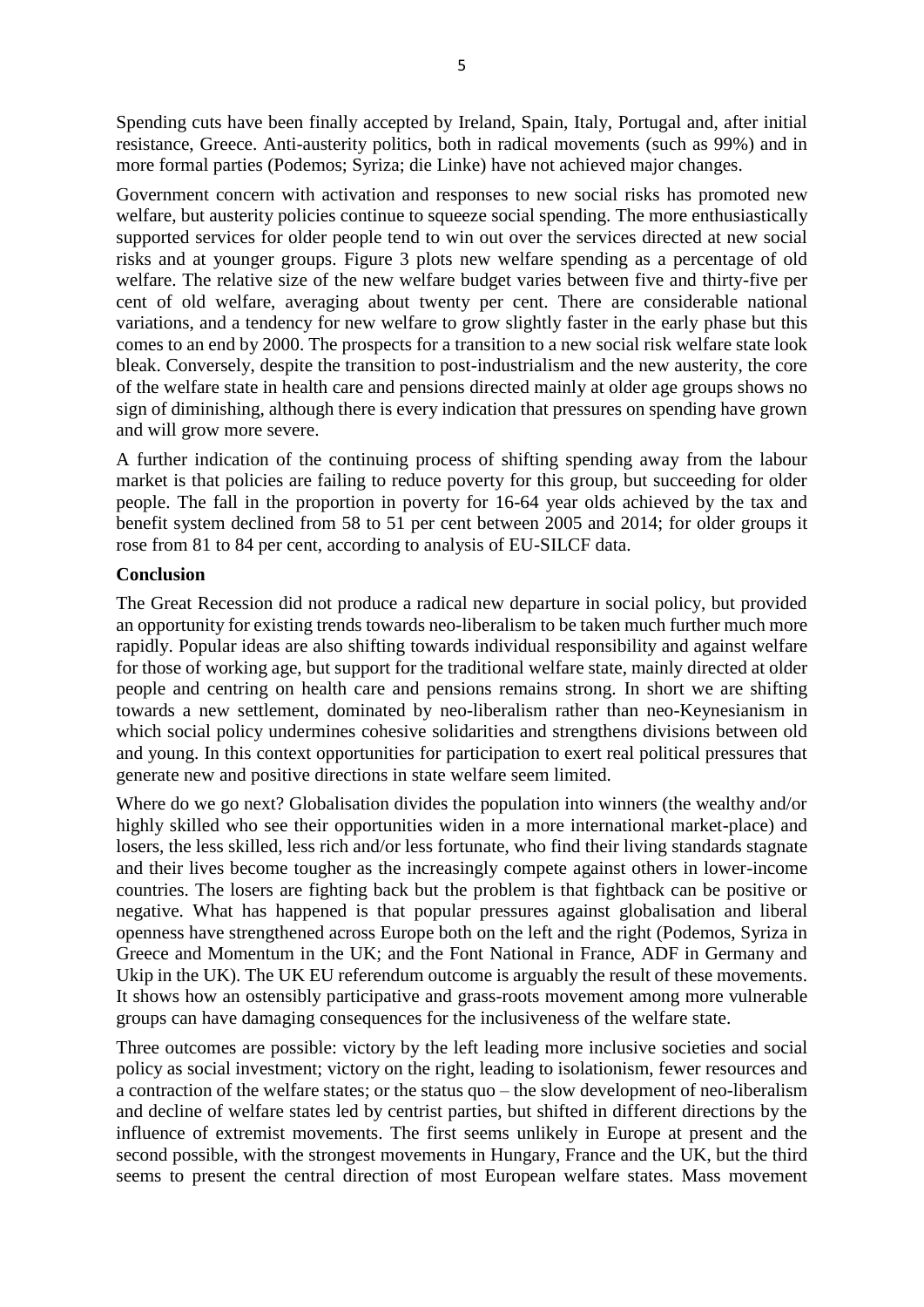participation does have realm influence on national policies but it is only half-way there: the new populism recognises that the elite in global liberalism do not serve their interests, but is vulnerable to a divisiveness that undermines the goal of a welfare society. That is what those who wish to see a new participative and inclusive world must address.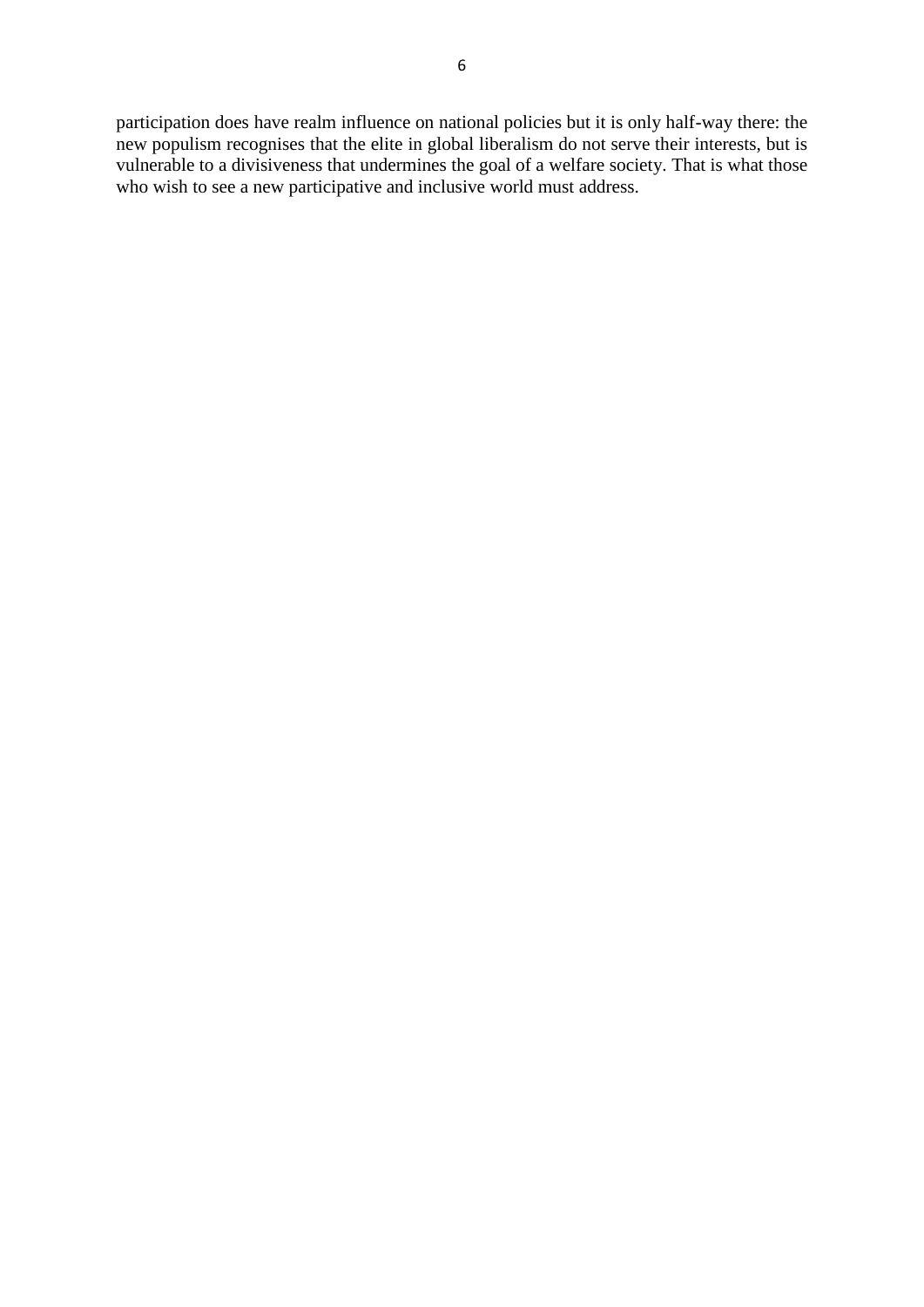#### **Bibliography**

Armingeon, K. (2012) *'*The Politics of Fiscal Responses to the Crisis of 2008–2009' Governance, 25: 4, 543–565).

Baird, A., Haynes, J., Massey, F. and Wild R. (2010) Public Service Output, Input and Productivity: Education, London: ONS.

Baldwin, P., 1990. The Politics of Social Solidarity, Cambridge: Cambridge University Press.

Baumberg, B., Bell, K. and Gaffney, D. (2012) Benefits Stigma in Britain, TurnToUs, London.

Bell, D. (1974). The Coming of Post-Industrial Society. New York: Harper Colophon Books,

Bonoli, G. (2005) 'The Politics of the New Social Policies', Policy and Politics, 33, 3.

Bonoli, G. and Natali, D. (2012) The Politics of the New Welfare State, Oxford: Oxford University Press

Casey, B. (2004) 'The OECD Jobs Strategy and the European Employment Strategy', EJIR, 10: 3 329–352

Cuppage, J. (2013) 'Liberalising Trends in European Labour Regulation', Global Labour Law, http://www.igloballaw.com/liberalising-trends-in-european-labour-regulation/

Dean, M. (2010) Governmentality, London: Sage.

Emmenegger, P. Häusermann, S., Palier, B. and Seeleib-Kaiser, M. (eds). (2012) The Age of Dualization. Oxford: Oxford University Press.

Esping-Andersen, G. (2002) Social Foundations of Post-industrial Economies, Polity, Cambridge.

EU (2015) Employment, Social Affairs and Inclusion, <http://ec.europa.eu/social/main.jsp?catId=1044&langId=en>

Eurostat (2015) Disability statistics - financial situation, [http://ec.europa.eu/eurostat/statistics-explained/index.php/Disability\\_statistics\\_-](http://ec.europa.eu/eurostat/statistics-explained/index.php/Disability_statistics_-_financial_situation) [\\_financial\\_situation](http://ec.europa.eu/eurostat/statistics-explained/index.php/Disability_statistics_-_financial_situation) 

Genschel, P. and Schwarz, P. (2011) 'Tax competition' Socio-Economic Review, 9, 2, 339- 70.

Gough, I., 2011. 'From financial crisis to fiscal crisis', in: Farnsworth, K., Irving, Z.M. (Eds.), Social Policy in Challenging Times, Policy Press, Bristol, UK.

Hacker, J., Pierson, P., (2010). Winner-Take-All Politics, Simon & Schuster, New York.

Hay, C., Wincott, D., (2012) The Political Economy of European Welfare Capitalism. Basingstoke: Palgrave Macmillan.

Held, D. (2000). A Globalizing World? London New York.

Hemerijck, A., (2012) Changing Welfare States. Oxford University Press.

Hinrichs, K. (2000) 'Elephants on the move', European Review 8: 3 353-378

Hobolt, S. (2016) 'The Brexit Vote: a divided nation, a divided continent' Journal of European Public Policy, 23 (9). 1259-1277.

Jessop, R. (2002) The Future of the Capitalist State, Cambridge: Polity.

Jurd, A. (2011) Public Service Labour Productivity, ONS, London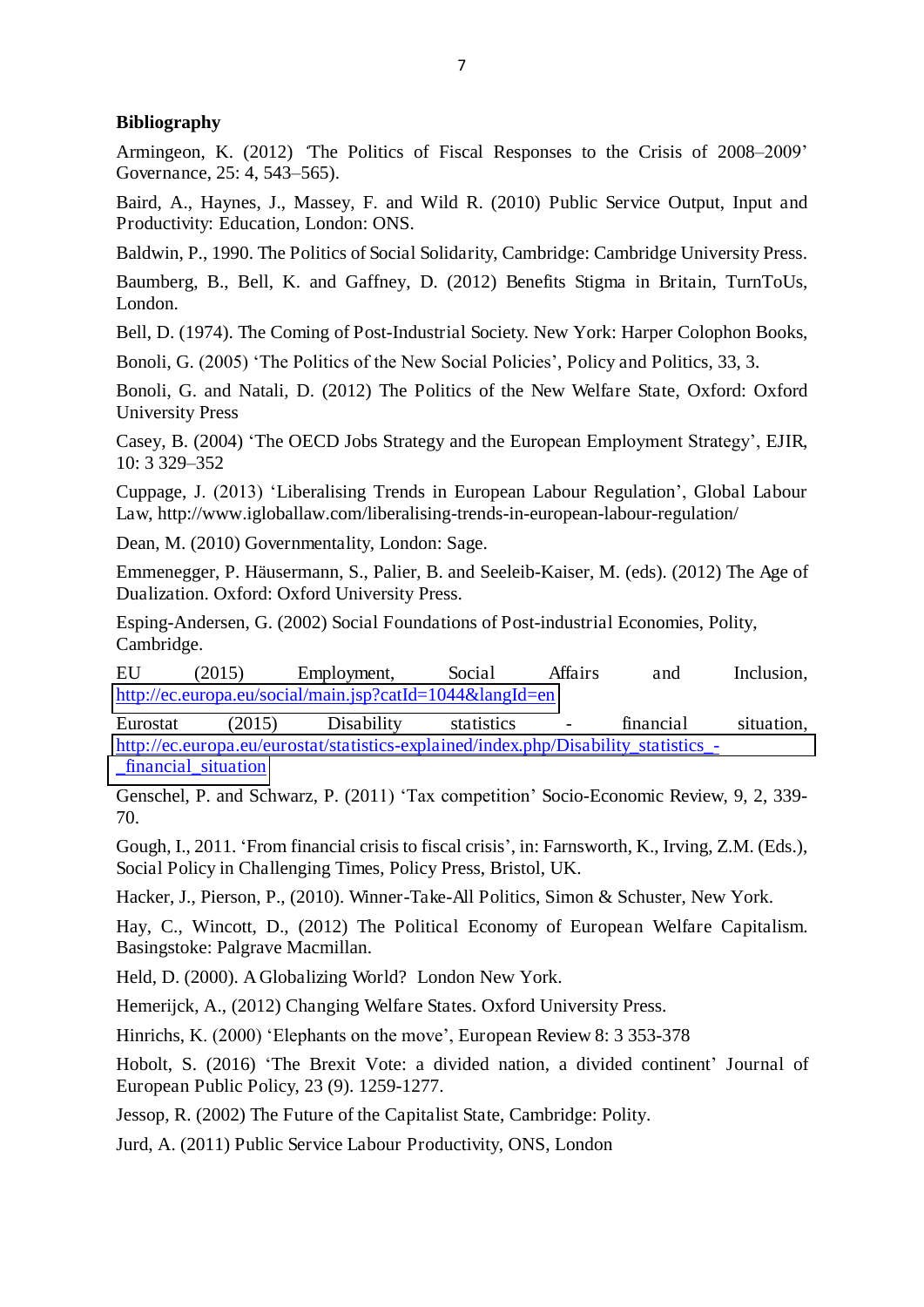Keynes, J. (1936) The General Theory of Employment, Interest and Money, London: Macmillan.

Kriesi, H., Grande, E., Dolezal, M., Helbling, M., Hoglinger, D., Hutter, S. and Wuest, B. (2012) Political Conflict in Western Europe, Cambridge: Cambridge University Press.

Mau, S (2004) 'Welfare Regimes and the Norms of Social Exchange', Current Sociology, 52, 1, 53-74.

OECD (2013) Economic Globalisation, OECD Paris.

OECD (2014) Balancing paid work, unpaid work and leisure, OECD Paris.

Palier, B. (2010) A Long Good Bye to Bismarck? Amsterdam: Amsterdam University Press,

Reuters (2014) 'France defies partners with 'no austerity' budget' 1 October,

Rueda, David. (2005) 'Insider-Outsider Politics in Industrialized Democracies', American Political Science Review, 99: 61-74.

Scharpf, F.W., Schmidt, V.A., (2000). Welfare and Work in the Open Economy, Oxford University Press.

Strange, S. (1996) The Retreat of the State, Cambridge, Cambridge University Press.

Starke, P. Kaasch, A. and van Hooren, F. (2013) The Welfare State as Crisis Manager, Basingstoke: Palgrave.

Swank, D. (2010) 'Globalisation', in Castles et al, op cit. pp318-330.

Taylor-Gooby, P. (2001) New Risks, New Welfare, Oxford: Oxford University Press.

Thane, P. (1982), The Foundations of the Welfare State, London: Longman

Van Kersbergen, K., Vis, B. and Hemerijck, A. (2014) 'The Great Recession and Welfare State Reform' Social Policy & Administration, 48: 7, 883–904

Van Oorschot, W. (2000) 'Who Should Get What, and Why?' Policy & Politics, 28: 1, 33- 48.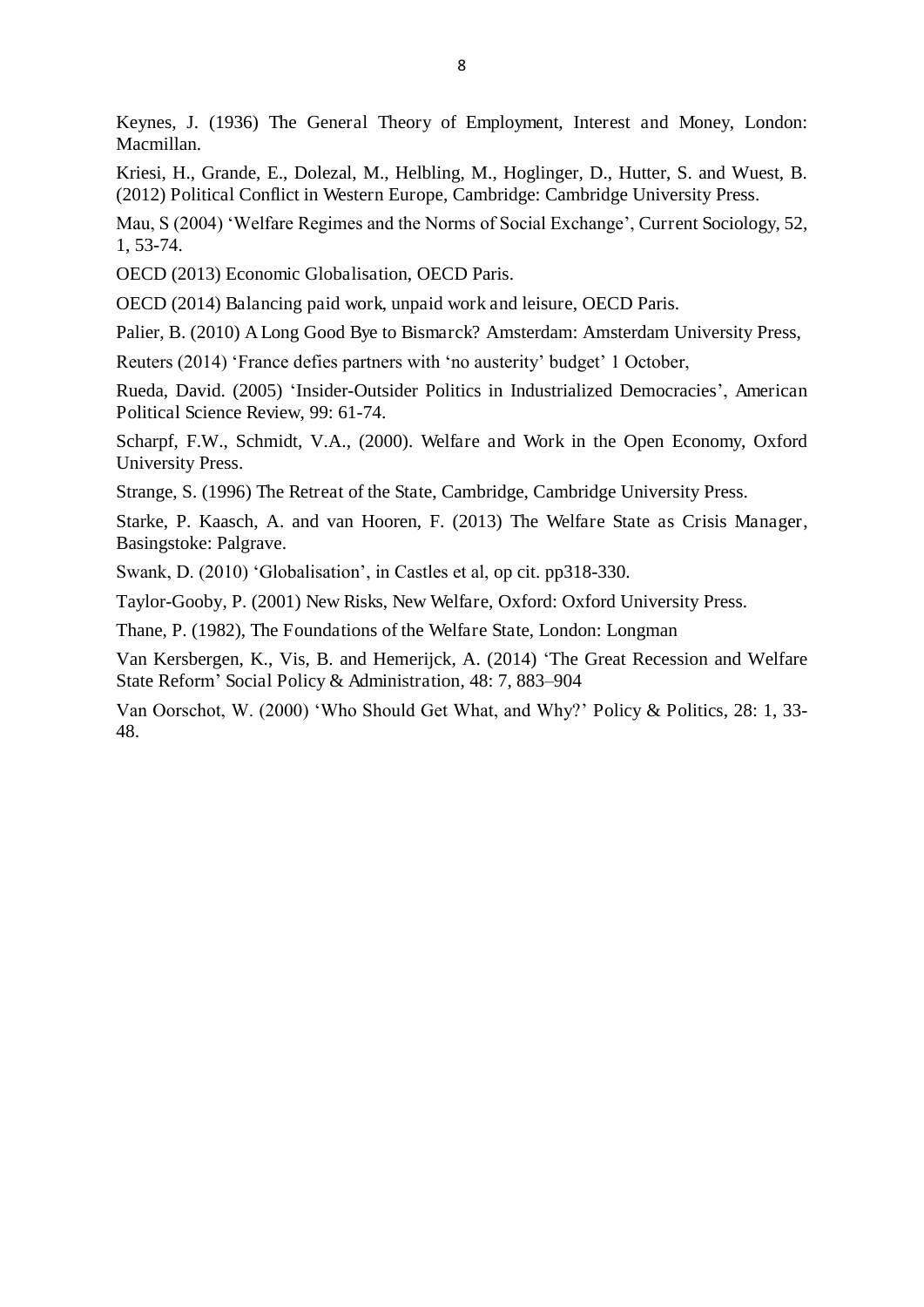

**Figure 1: Public Spending as % GDP 2000-2014 (predicted)-2020 (IMF WEO Database)** 

### **Figure 2: Spending on the Core of the Welfare: Health and Pension Spending as % GDP (OECD SocX Database)**